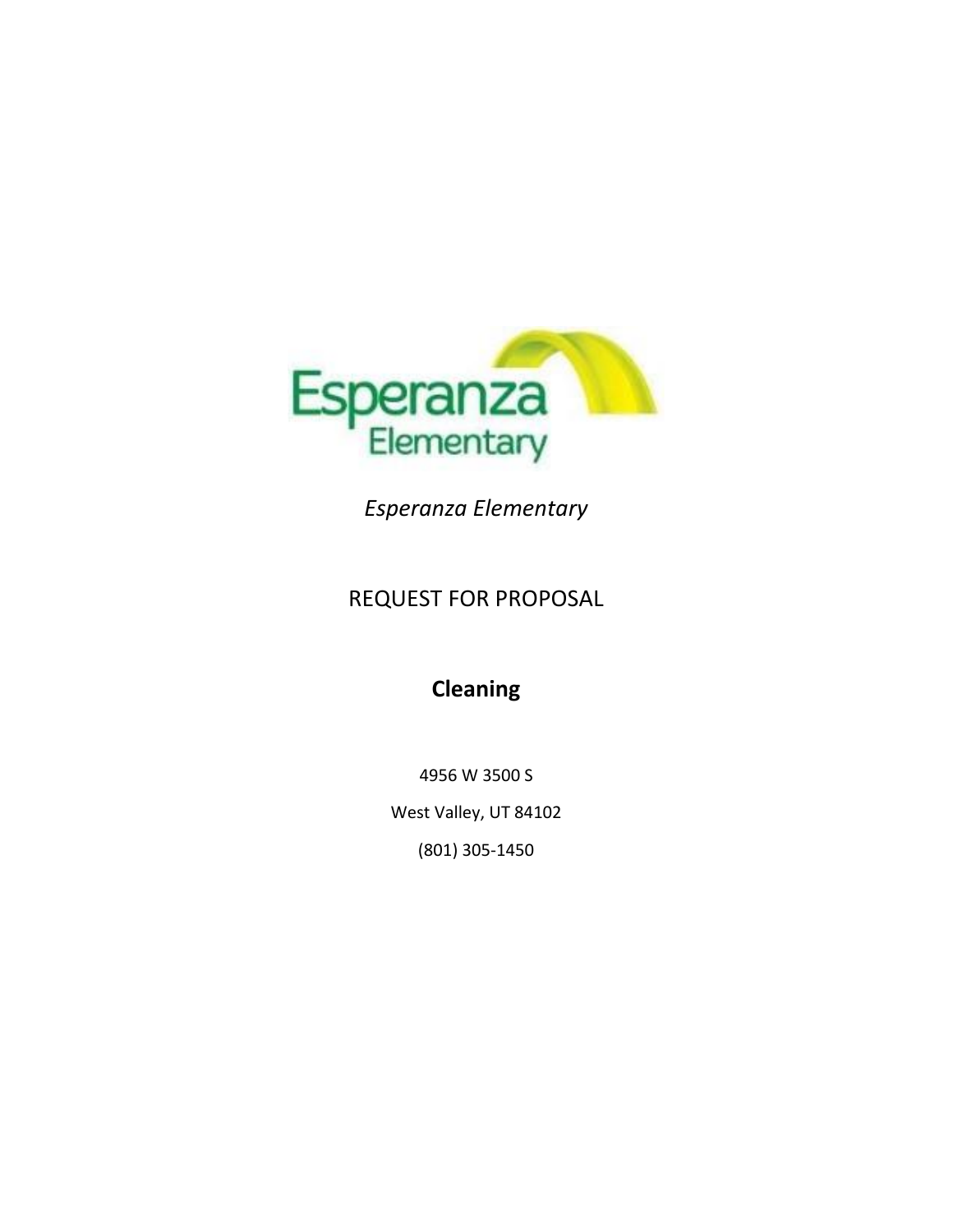# **SECTION I**

# SELECTION SCHEDULE

| <b>Notice of RFP:</b>       | June 7, 2022 through June 15, 2022 - published on the Esperanza<br>Elementary website - www.esperanzaelementary.org                                                      |  |  |
|-----------------------------|--------------------------------------------------------------------------------------------------------------------------------------------------------------------------|--|--|
| <b>Submission Deadline:</b> | June 15, 2022 by 5:00 pm to Eulogio Alejandre at<br>eulogio.alejandre@esperanzaelementary.org: Proposals must be<br>submitted in compliance with Section IV of this RFP. |  |  |
| <b>Award Date:</b>          | June 17, 2022                                                                                                                                                            |  |  |

# **SECTION II**

# INTRODUCTION

- A. Esperanza Elementary (the "School" or "Esperanza") is requesting proposals for summer cleaning, repairing, and painting services for its facility. The specifications for these services are in Section V of this proposal.
- B. Esperanza Elementary provides the environment that fosters what each student needs to become biliterate, multicultural, and to acquire the skills and attributes needed to effectively serve in our local and global community. Esperanza welcomes students of all backgrounds and ethnicities. Esperanza values a diverse school community. Esperanza's school design helps all students to be academically successful.
- C. AWARD OF CONTRACT. The contract will be awarded to the offeror whose proposal is determined to be the most advantageous to Esperanza, taking into consideration the price and the evaluation factors set forth in this RFP.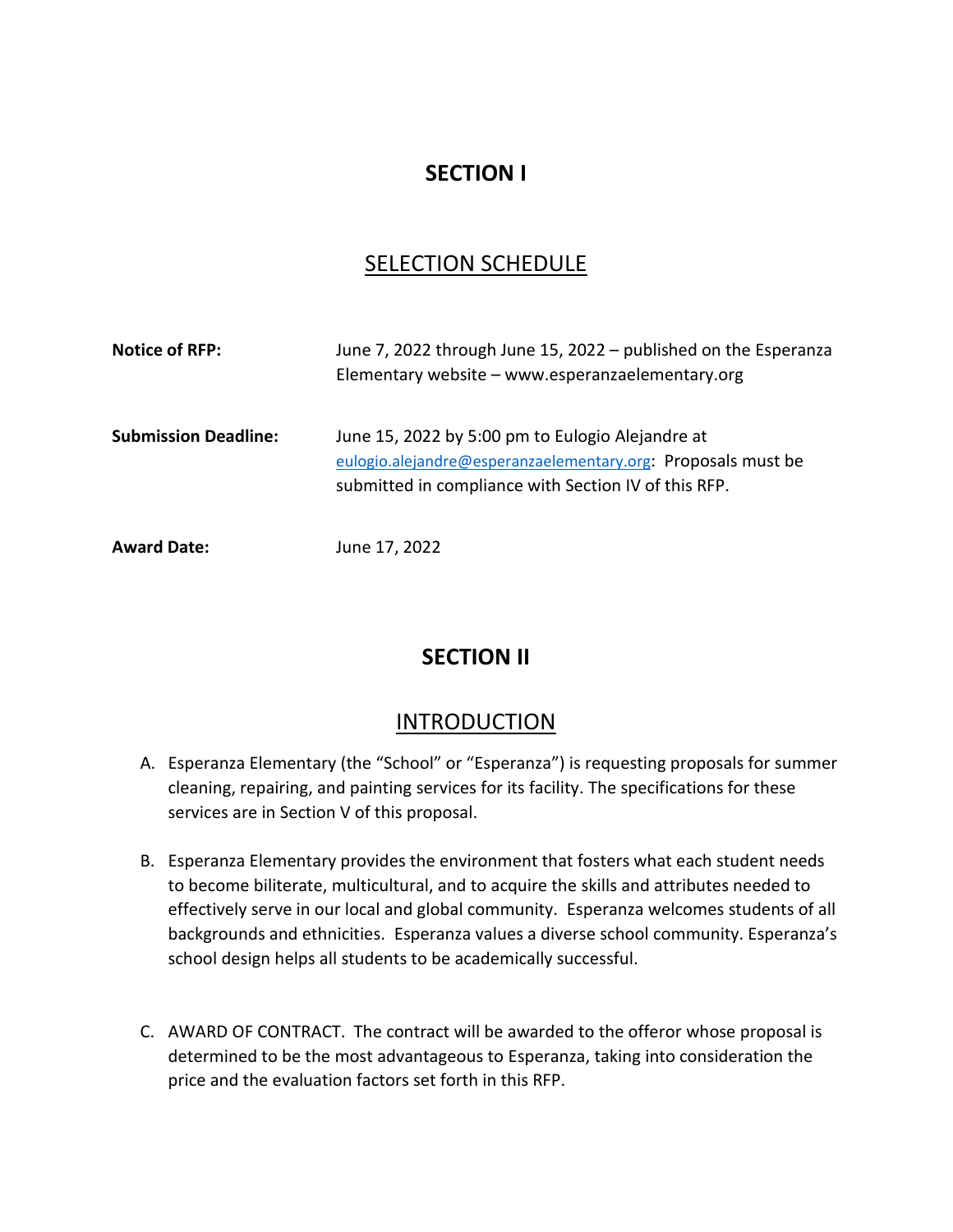# **SECTION III**

#### PROPOSAL INFORMATION

- A. Proposals must be submitted in compliance with Section IV of this RFP.
- B. The services required and offered in a proposal should meet the needs described below. Only one proposal from each offeror may be submitted and considered. Offerors may include any special or unique services they plan to provide.
- C. Proposals will be evaluated by a committee appointed by the Esperanza Governing Board. The school will cooperate with all potential offerors, to the extent reasonably possible, in their attempt to obtain information. Discussions may be conducted with offerors who submit proposals for the purpose of assuring full understanding of, and responsiveness to, the solicitation requirements.
- D. It is understood that Esperanza's issuance of this RFP does not obligate Esperanza to accept any of the proposals submitted in response to this RFP, nor does it guarantee that Esperanza will in fact accept any of the said proposals. No agreement exists on the part of Esperanza and any offeror until a written contract is approved and executed by the Esperanza governing board.
- E. This RFP does not obligate Esperanza to pay for any costs of any kind whatsoever that may be incurred by an offeror or any third parties in connection with a proposal. All proposals, responses and supporting documentation shall become property of Esperanza
- F. At any time during the evaluation process the evaluation committee may, with appropriate approval, request best and final offers as provided for in Section 63G-6a-707.5, from responsible offerors who submit responsive proposals that meet any minimum qualifications, evaluation criteria, or score thresholds identified in this RFP.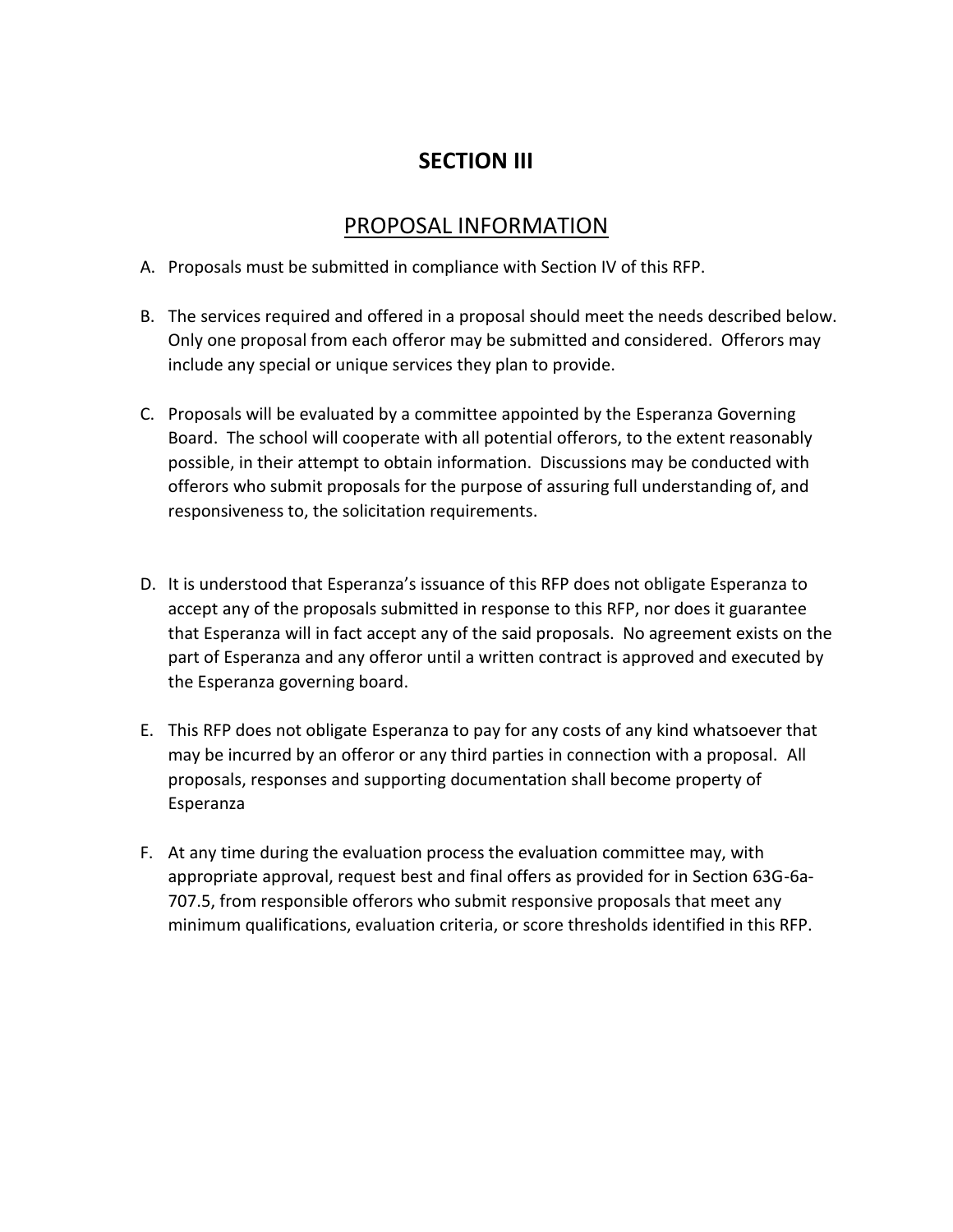# **SECTION IV**

### PROPOSAL REQUIREMENTS

- A. Proposals must contain a cover letter, which shall include the following:
	- a. A statement of the offeror's intent to provide the services outlined in this proposal
	- b. The legal company name
	- c. Complete company address
	- d. Company contact person's name, phone number and email address
	- e. Company's website address
	- f. Signature and position/title of company's authorized representative
	- g. The date of submission
- B. Proposals must address the Proposal Specifications set forth in Section V below.
- **C.** Proposals must be emailed to Eulogio Alejandre at [eulogioalejandre@esperanzaelementary.org](mailto:eulogioalejandre@esperanzaelementary.org) on or before June 15, 2022 at 5:00 p.m. Proposals should be in a PDF format. **All Cost information provided by the offeror must be contained in a separate pdf file and clearly identified as cost information.**
- D. Proposals must be signed by the offeror.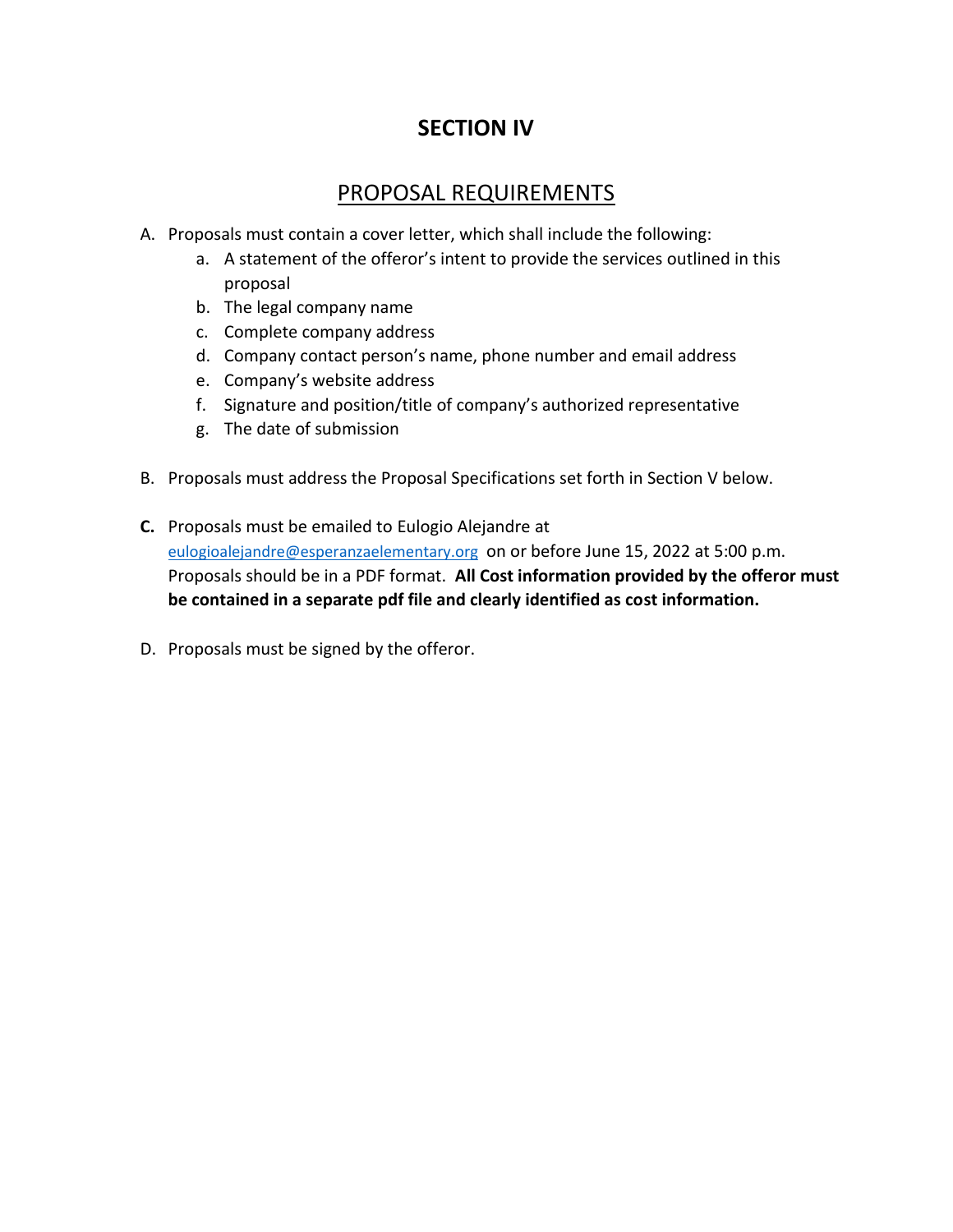# **SECTION V**

#### **SPECIFICATIONS**

#### First Priority

| <b>TASKS</b>                                                  | <b>TASKS</b>                                                 | <b>TASKS</b>                                                                  |  |
|---------------------------------------------------------------|--------------------------------------------------------------|-------------------------------------------------------------------------------|--|
| Arrange for woodchips in both playgrounds<br>to be filled.    | Clean all carpets in all rooms.                              | Arrange for parking lot to be cleaned & painted, if<br>needed                 |  |
| Paint exterior walls that are now <b>ORANGE</b> .             | Remove all the gum throughout the<br>building floors & desks | Sealing of cracks around the building<br>(wall/sidewalks) will be done.       |  |
| Repaint the entrance concrete floor (epoxy<br>with sand-gray) | ALL stairs will be deep cleaned.                             | Clean &/or paint every room in the school from<br>the floor up to 5 ft. high. |  |
| Paint all curbing in front of the building -<br>vellow        | The cafeteria will be deep cleaned.                          | Prepare the building for school in 2021-2022                                  |  |
| Replace all ceiling lights that are not<br>currently working. | All windows will be deep cleaned                             | Paint all pod and halls from the floor to the<br>ceiling.                     |  |

#### Second Priority

|  | <b>TASKS</b>                                       |  | <b>TASKS</b>                                                              |  | <b>TASKS</b>                                                                                                                     |  |  |  |
|--|----------------------------------------------------|--|---------------------------------------------------------------------------|--|----------------------------------------------------------------------------------------------------------------------------------|--|--|--|
|  | Check all bathrooms to be<br>sure they are working |  | The gymnasium/cafeteria will be deep<br>cleaned.                          |  | All wood pieces in beds and playground<br>areas will be picked up and filled.                                                    |  |  |  |
|  | Change filters.                                    |  | Kitchen vents will be cleaned                                             |  | Repair or schedule building repairs.<br>Esperanza Elementary School will pay for<br>services, materials, and parts as necessary. |  |  |  |
|  | Staircases will be deep<br>cleaned.                |  | Clean venetian blinds, cents, grills, and<br>interior of the windows      |  | The refrigerator will be "EMPTIED" and<br>"CLEANED" and all perishable foods will be<br>thrown away.                             |  |  |  |
|  | All first floor windows will be<br>cleaned.        |  | All inspection(able) areas must be ready at<br>all times for inspections. |  | Replace the faucets in bathroom sinks -<br>old faucets getting stuck-first floor.                                                |  |  |  |
|  | Remove staples from all walls.                     |  |                                                                           |  |                                                                                                                                  |  |  |  |

Additional guarantees:

- 1. All cleaning will be done after hours, unless requested during the day.
- 2. Offeror will carry all necessary insurance and will pay for all taxes, and fees required by law.
- 3. Offeror will obey legal requirements such as vehicle insurance, business licenses, workers compensation and employer liability insurance.
- 4. All accidents and incidents will be reported to the school principal within 48 hours.
- 5. All employees will go through a background check. Any employee with legal arrests or convictions will submit a report to the principal before starting to work in the building.
- 6. Offeror will provide a minimum of three fulltime handyworkers who can clean, repair, and/or paint walls, clean carpets, clean windows move furniture, and other cleaning, repairing, or painting needs. The three workers will work for 32 work days, eight hours each day starting on or about June  $21<sup>st</sup>$ , 2022 and ending on or about July 31<sup>st</sup>, 2022.